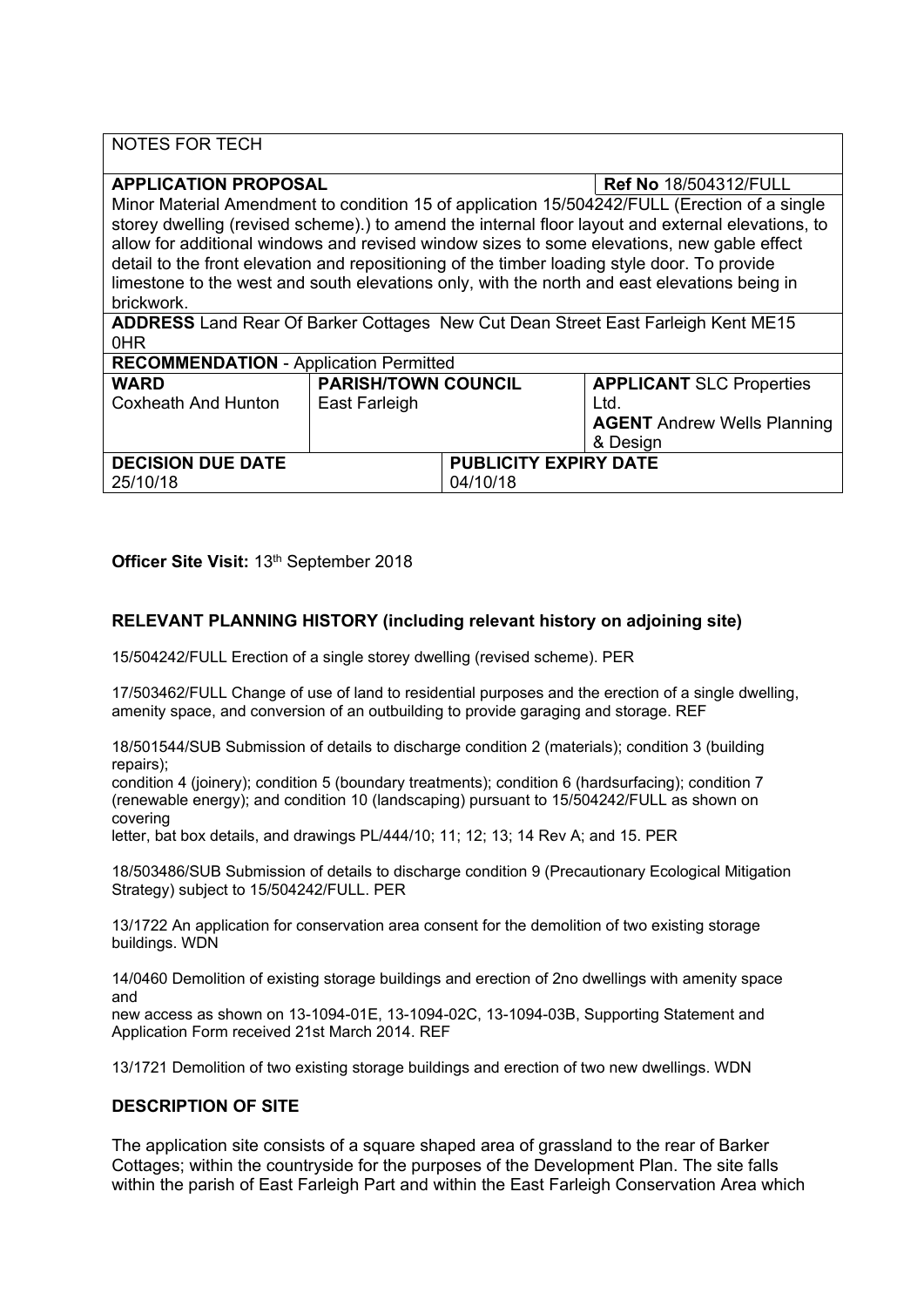extends to the west of the site. A number of properties within the vicinity of the site are Grade II listed, including the row of Barker Cottages, and 'Gate House Farm' to the south of the site. There are a number of residential properties within the vicinity of traditional form and scale.

The sites southern boundary is adjacent to New Cut, a single track road leading to Stockett Lane to the east of the site; Dean Street runs in a general north-south direction to the rear of Barker Cottages, to the west of the application site.

## **PROPOSAL**

Planning permission 15/5004242 allows for the erection of a single storey dwelling. This application in effect is varying condition 15 of this permission, which lists the approved plans that the development should be built in accordance with. The main amendments being:

- Changes to the internal floorplan to create a second bedroom and revised hall, kitchen/living room layout;
- Changes to external elevations to allow for additional windows and revised window sizes, new gable effect detail to the front elevation and repositioning of the timber loading style door.
- Changes to external elevations to provide limestone to the west and south elevations only, with the north and east elevations being in brickwork.

## **POLICY AND OTHER CONSIDERATIONS**

The National Planning Policy Framework (NPPF) National Planning Practice Guidance (NPPG) Development Plan: SS1, DM1 Supplementary Planning Documents

## **LOCAL REPRESENTATIONS**

Two local representations have been received in regards to this application, one objecting and one providing comments. The concerns raised included:

- 1. Height of the dwelling must be maintained to a single storey
- 2. Negative car parking implications
- 3. Impact on sunlight

#### **CONSULTATION RESPONSES**

**East Farleigh Parish Council:** Support approval of application

**Kent County Council:** No Comments

**Midkent Environmental Health:** No Comments

**Heritage Landscape and Design:** No Objections

#### **BACKGROUND PAPERS**

Application Form

External finishes/landscaping (PL 444 15 Rev A) Proposed Floor Plan (PL 444 16 Rev A) Proposed Elevations (PL 144 14 Rev C)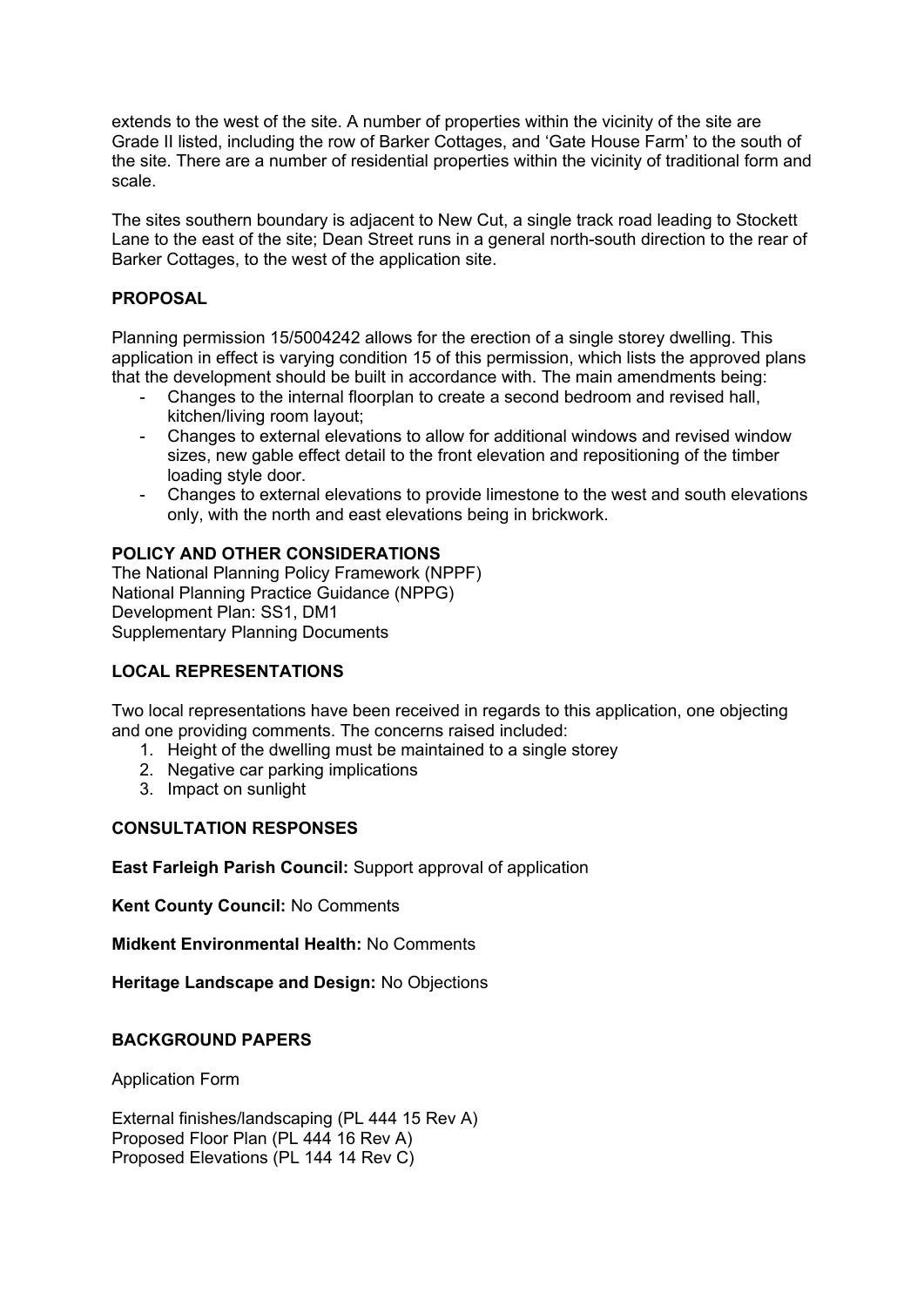### **APPRAISAL**

The principle for this development has been approved under the original application and so this application seeks only to assess the proposed amendments hereby submitted.

The key issues for consideration are:

- 1.0 Character and Appearance
- 2.0 Residential Amenity

#### Character and Appearance

The revised internal layout of the proposal is not considered to detrimentally affect the character or appearance of the site or the wider East Farleigh Conservation Area.

The revised elevations propose a number of new windows, as well as changes to the size/arrangement of previously accepted windows. It also seeks a new gabled window in the middle of the western elevation. The proposed changes are not considered to significantly alter the character or overall appearance of the dwelling as viewed from public vantage points. These alterations are neither considered to materially harmful to the character of the Conservation Area or the wider street scene.

The proposed changes to the external material of the building are deemed to have limited impact on the site as viewed from the public highway, with this consistent to that which was previously proposed. The northern and eastern elevations are now proposed to consist of red brickwork, consistent with that used as part of existing dwellings within the sites vicinity. It is thus concluded that these amendments will not materially detract from the character or appearance of the site or its locality.

It is considered that the proposed amendments are acceptable in terms of impact on the character and appearance of the proposed building. The elements proposed as part of the application are adequately in keeping with the prevailing character and appearance of the East Farleigh Conservation Area and wider countryside.

#### Residential amenity

The revised proposals result in an altered layout, which allows for a second bedroom with ensuite. This additional bedroom is compliant with the nationally described space standards. Due to the location of this second bedroom to the rear of the dwelling, there will be no impact on overlooking or loss of privacy. The garden, amenity and car parking areas are sufficient to accommodate this use and ensure a high quality residential living.

In terms of impact on the amenity on neighbouring properties, this amendment creates no greater material impact. This proposed dwelling will be sited more then 25m away from the adjacent dwellings and thus would have no greater impact in terms of overshadowing, outlook or privacy. Thus the revised proposal would not significantly impact on their residential amenity.

#### **Conclusion**

The previous assessment (under the original application) of all the other issues remain relevant but is not significantly affected by the proposed amendments. As such, the impact will be the same as the previously approved scheme.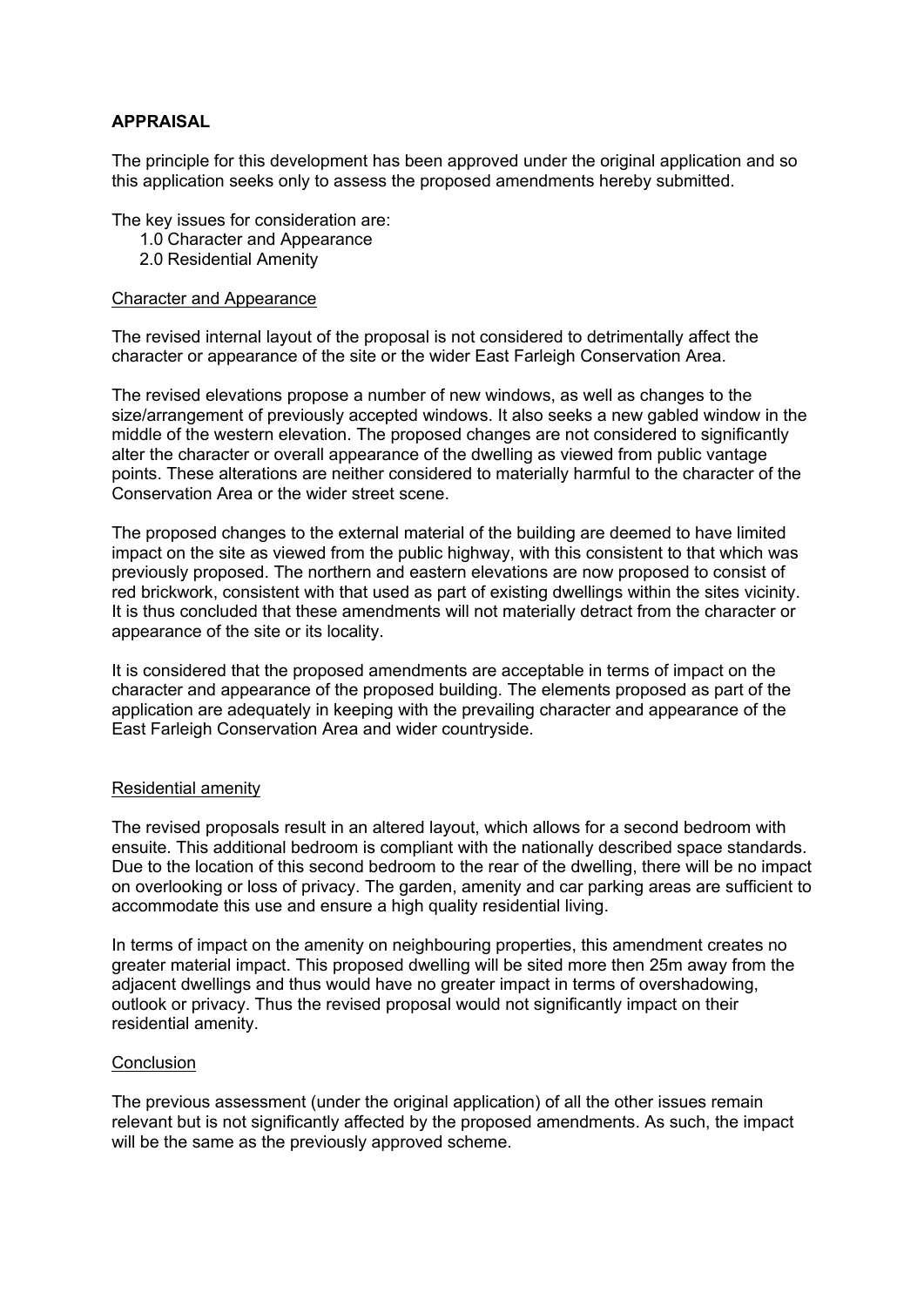The proposal is of appropriate design and appearance so as to remain in keeping with the permitted building and will sit comfortably within the East Farleigh Conservation Area and wider street scene.

It is therefore recommended that planning permission be granted.

RECOMMENDATION – Application Permitted subject to the following conditions/reasons:

(1) The development hereby permitted shall be begun before 26/10/18.

Reason: In accordance with the provisions of Section 91 of the Town and Country Planning Act 1990 as amended by Section 51 of the Planning and Compulsory Purchase Act 2004.

(2) The development shall not commence until, written details and samples of the materials to be used in the construction of the external surfaces of the dwelling hereby approved have been submitted to and approved in writing by the Local Planning Authority;

i)sample panel of random limestone and pointing; ii)reclaimed Kent red facing brick to be used for the herringbone finish and quoins; iii)natural slate roof tiles; iv)bat bricks/tubes.

The development shall be constructed using the approved materials and maintained thereafter;

Reason: To safeguard the character and appearance of the development and the countryside hereabouts and the setting of a conservation area, and in the interests of ecology and biodiversity.

(3) The development shall not commence until scaled elevational drawings and samples of the materials to be used in the making good and repair of the 2 outbuildings on site have been submitted to and approved in writing by the Local Planning Authority and the development shall be constructed using the approved materials;

Reason: To safeguard the character and appearance of the development and the countryside hereabouts and the setting of a conservation area.

(4) The development shall not commence until details in the form of large scale drawings (at a scale of 1:20 or 1:50) of the following matters have been submitted to and approved by the local planning authority;

i) New external timber joinery in the form of large scale drawings; ii) conservation rooflights.

The development shall thereafter be undertaken in accordance with the subsequently approved details and maintained thereafter.

Reason: To safeguard the character and appearance of the development and the countryside hereabouts and the setting of a conservation area.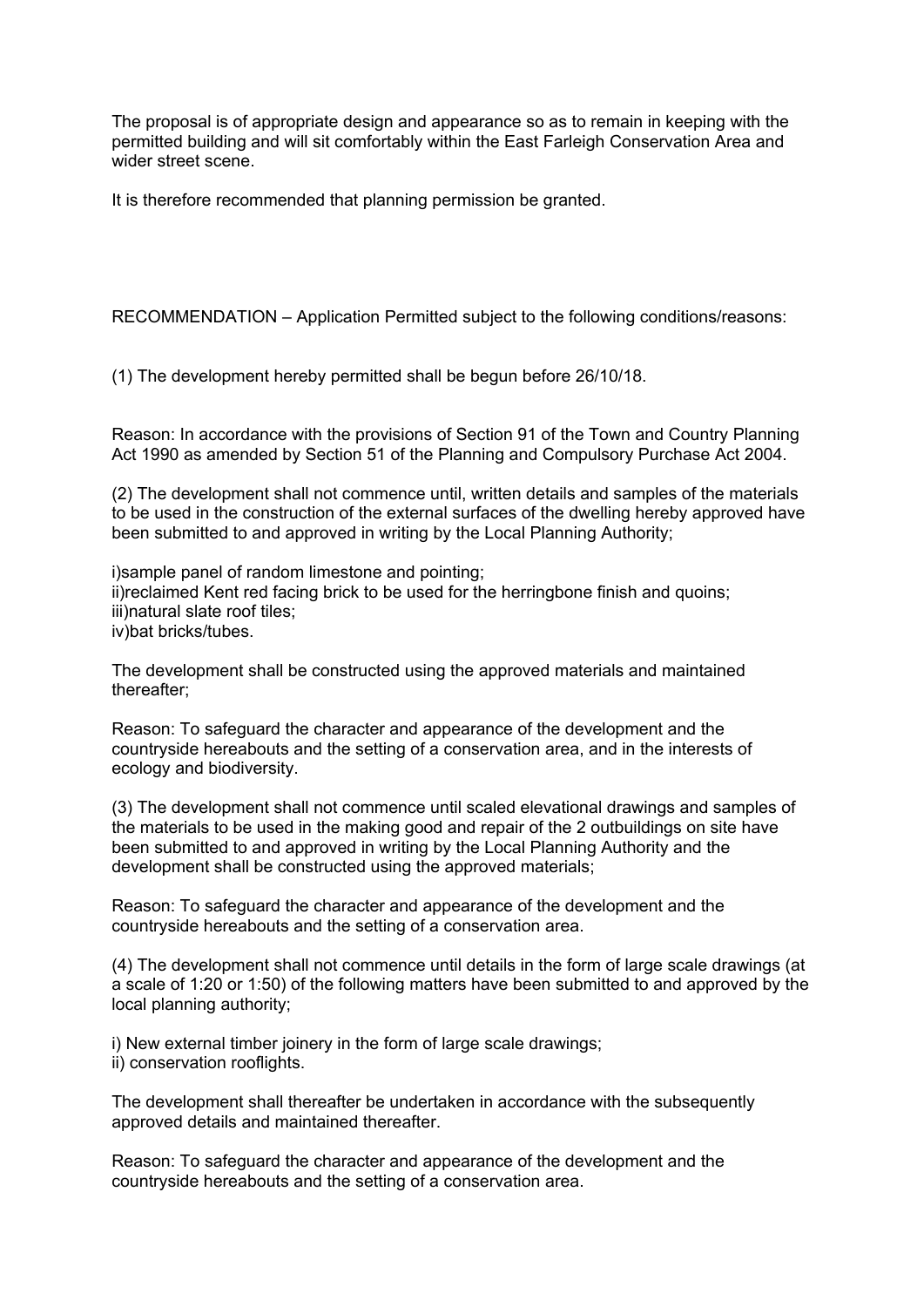(5) No development shall take place until there has been submitted to and approved in writing by the Local Planning Authority details of the locations, heights, designs, materials and types of all boundary treatments to be erected on site. The boundary treatments shall be completed in accordance with the approved details before the dwelling hereby approved is occupied and maintained thereafter unless otherwise approved in writing by the local planning authority;

Reason: To safeguard the character and appearance of the development and the countryside hereabouts and the setting of a conservation area.

(6) The development shall not commence until details of the proposed materials to be used in the hardsurfacing within the site have been submitted to and approved in writing by the Local Planning Authority. The development shall thereafter be undertaken in accordance with the subsequently approved details unless otherwise approved in writing by the local planning authority;

Reason: To safeguard the character and appearance of the development and the countryside hereabouts and the setting of a conservation area.

(7) The development shall not commence until written details and scaled drawings (at a scale of 1:50 or 1:100) of solar pv panels have been submitted to and approved in writing by the Local Planning Authority and the building shall not be occupied until the solar pv panels have been installed and they shall be maintained thereafter;

Reason: To safeguard the character and appearance of the development and the countryside hereabouts and the setting of a conservation area, and in the interests of sustainability.

(8) All rainwater or wastewater pipes and gutters shall be constructed of black cast iron and maintained thereafter unless otherwise agreed in writing with the Local Planning Authority;

Reason: To safeguard the character and appearance of the development and the countryside hereabouts and the setting of a conservation area.

(9) No development shall take place (including any demolition, ground works, or site clearance) until details of a precautionary ecological mitigation strategy is submitted to and approved in writing by the local planning authority that shall include the method used to clear the vegetation, the time of year the works can be implemented, and a site plan showing where areas of suitable reptile habitat will be retained or created within the proposed development. The works shall be carried out strictly in accordance with the approved details.

Reason: In the interests of ecology and biodiversity.

(10) The development shall not commence until there has been submitted to and approved in writing by the Local Planning Authority a scheme of landscaping using indigenous species which shall be in accordance with BS:5837 (2012) 'Trees in relation to design, demolition and construction - Recommendations' and include a programme for the approved scheme's implementation, maintenance and long term management. The scheme shall be designed using the principles established in the Council's adopted Landscape Character Assessment and Landscape Guidelines and shall include;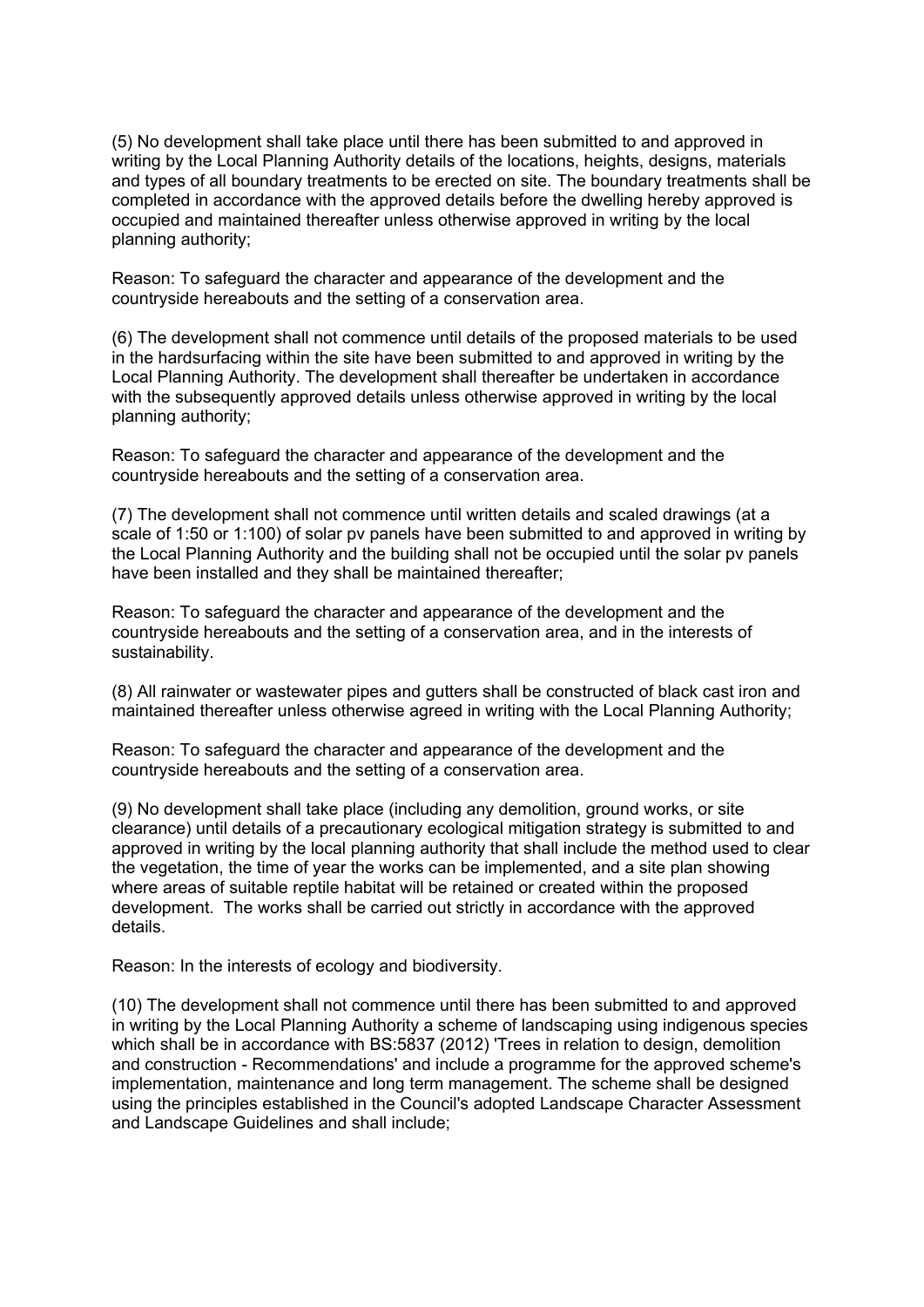i)Plant hedging (80% hawthorn, 10% hazel and 10% privet) along northern and eastern boundaries of site to be in double staggered rows at 45cm spacing, with 30cm between the rows. Minimal size of planting whips shall be 120cm;

ii)3 Light standard Silver birch trees to be planted in south-western corner of site;

iii)1 Light standard Alder tree to be planted in south-eastern corner of site;

iv)1 Standard Beech or Field Maple to be planted within the site;

v)Retention of 2 Hazel trees along northern boundary of site.

Reason: To safeguard the character and appearance of the development and the countryside hereabouts and the setting of a conservation area.

(11) All planting, seeding or turfing comprised in the approved details of landscaping shall be carried out in the first planting and seeding seasons following the occupation of the building(s) or the completion of the development, whichever is the sooner; and any trees or plants which within a period of five years from the completion of the development die, are removed or become seriously damaged or diseased shall be replaced in the next planting season with others of similar size and species, unless the Local Planning Authority gives written consent to any variation;

Reason: To safeguard the character and appearance of the development and the countryside hereabouts and the setting of a conservation area.

(12) Notwithstanding the provisions of the Town and Country Planning (General Permitted Development) Order 1995 as amended by the Town and Country Planning (General Permitted Development) (Amendment) (England) Order 2015 (or any order revoking and reenacting that Order with or without modification), no development within Schedule 2, Part 1, Classes A, B, D, E, and F and Part 2, Class A shall be carried out without the permission of the Local Planning Authority;

Reason: To safeguard the character and appearance of the development and the countryside hereabouts and the setting of a conservation area.

(13) The approved details of the parking/turning areas shall be completed before the commencement of the use of the land or buildings hereby permitted and shall thereafter be kept available for such use. No development, whether permitted by the Town and Country Planning (General Permitted Development) Order 1995 as amended by the Town and Country Planning (General Permitted Development) (Amendment) (England) Order 2008 and the Town and Country Planning (General Permitted Development) (Amendment) (No.2) (England) Order 2008 (or any order revoking and re- enacting that Order, with or without modification) or not, shall be carried out on the areas indicated or in such a position as to preclude vehicular access to them;

Reason: Development without adequate parking/turning provision is likely to lead to parking inconvenient to other road users and in the interests of road safety.

(14) If during construction/demolition works evidence of potential contamination is encountered, works shall cease and the site fully assessed to enable an appropriate remediation plan to be developed. Works shall not re-commence until an appropriate remediation scheme has been submitted to, and approved in writing by, the Local Planning Authority and the remediation has been completed.

Upon completion of the building works, this condition shall not be discharged until a closure report has been submitted to and approved in writing by the Local Planning Authority. The closure report shall include details of;